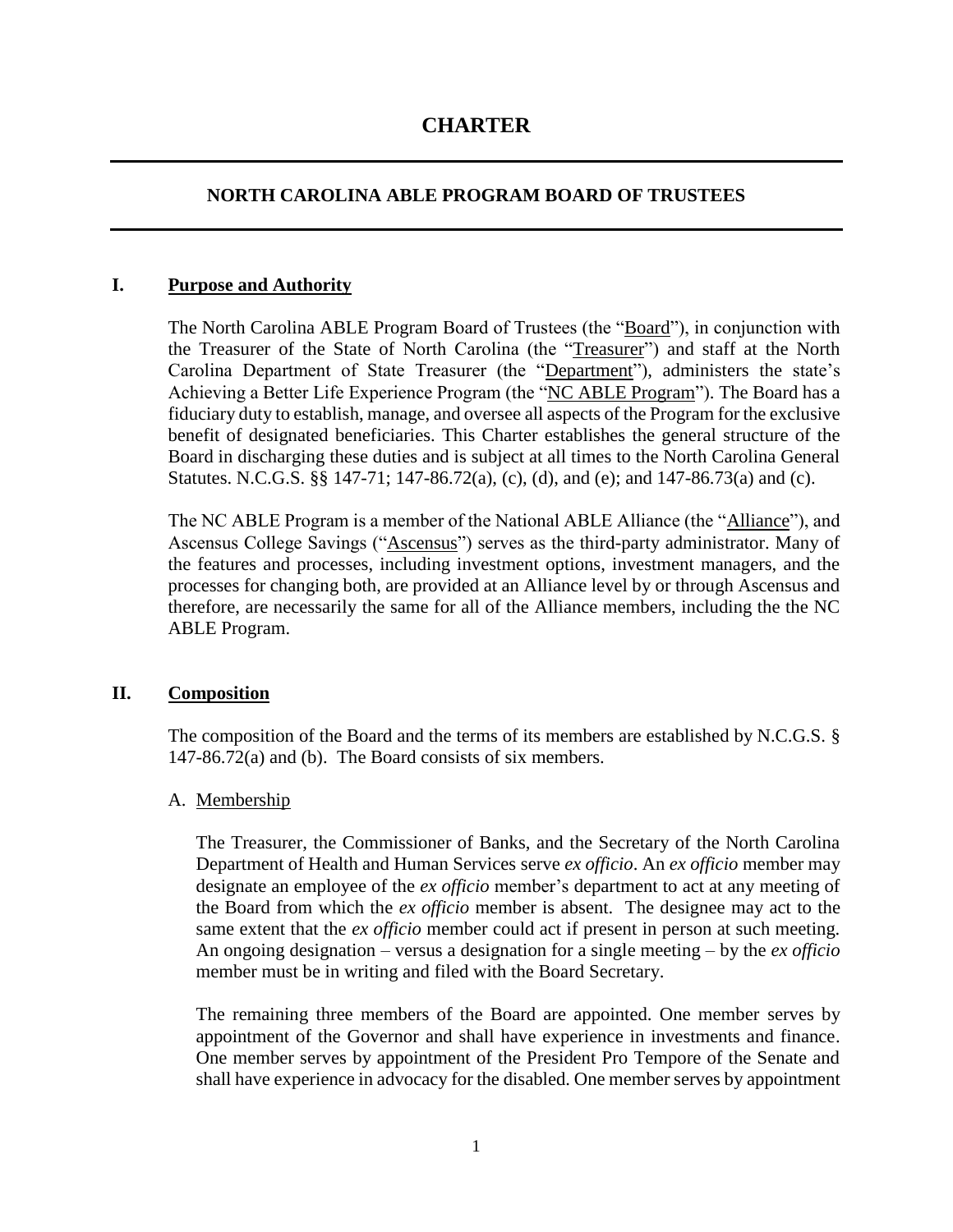of the Speaker of the House of Representatives and shall be an immediate family member or guardian of an eligible individual.

#### B. Terms

The Treasurer, Commissioner of Banks, and Secretary of the North Carolina Department of Health and Human Services, as *ex officio* members, serve for as long as they hold office. The three appointed members serve three-year terms and shall continue to serve on the Board until the member's successor is appointed. No appointed member may serve longer than any of the following: (1) two consecutive three-year terms; (2) three consecutive terms of any length; or (3) eight consecutive years.

#### **III. Officers**

#### A. Chair

The Treasurer serves as Chair of the Board *ex officio*. N.C.G.S. § 147-86.72(a)(1). The Chair's duties and authority include, without limitation, the following: (1) conducting meetings of the Board; (2) calling special and emergency meetings of the Board; (3) appointing members and chairs of the Board's subcommittees (subject to the Board's ratification); (4) enforcing the policies of the Board; and (5) recommending the appointment or removal of members. The Chair may delegate his or her chair duties to another member during the Chair's absence. (Note that this is different than the general delegation by an ex officio member that is is discussed above.)

#### B. Secretary

The Treasurer shall appoint a member of the Department's staff or a member of the Board to serve as Secretary of the Board. The Secretary is responsible for the following: (1) assisting the Chair in conducting meetings in an efficient and effective manner and in compliance with applicable laws and policies; (2) maintaining a current list of Board members, with their contact information and Board terms; (3) providing a meeting agenda and materials to Board members in advance of each meeting; (4) assisting the Board in scheduling meetings; (5) notifying members of the public of meetings in compliance with North Carolina's open meetings law (N.C.G.S. Chap. 143, Art. 33C, the "Open Meetings Law"); (6) accepting service of process on behalf of the Board; and (7) other duties as assigned by the Chair or the Board.

#### **IV. Meetings**

#### A. Schedule

The Board shall establish an annual schedule of at least quarterly meetings of the Board. Special or emergency meetings of the Board may be called by the Chair or a majority of the current members of the Board.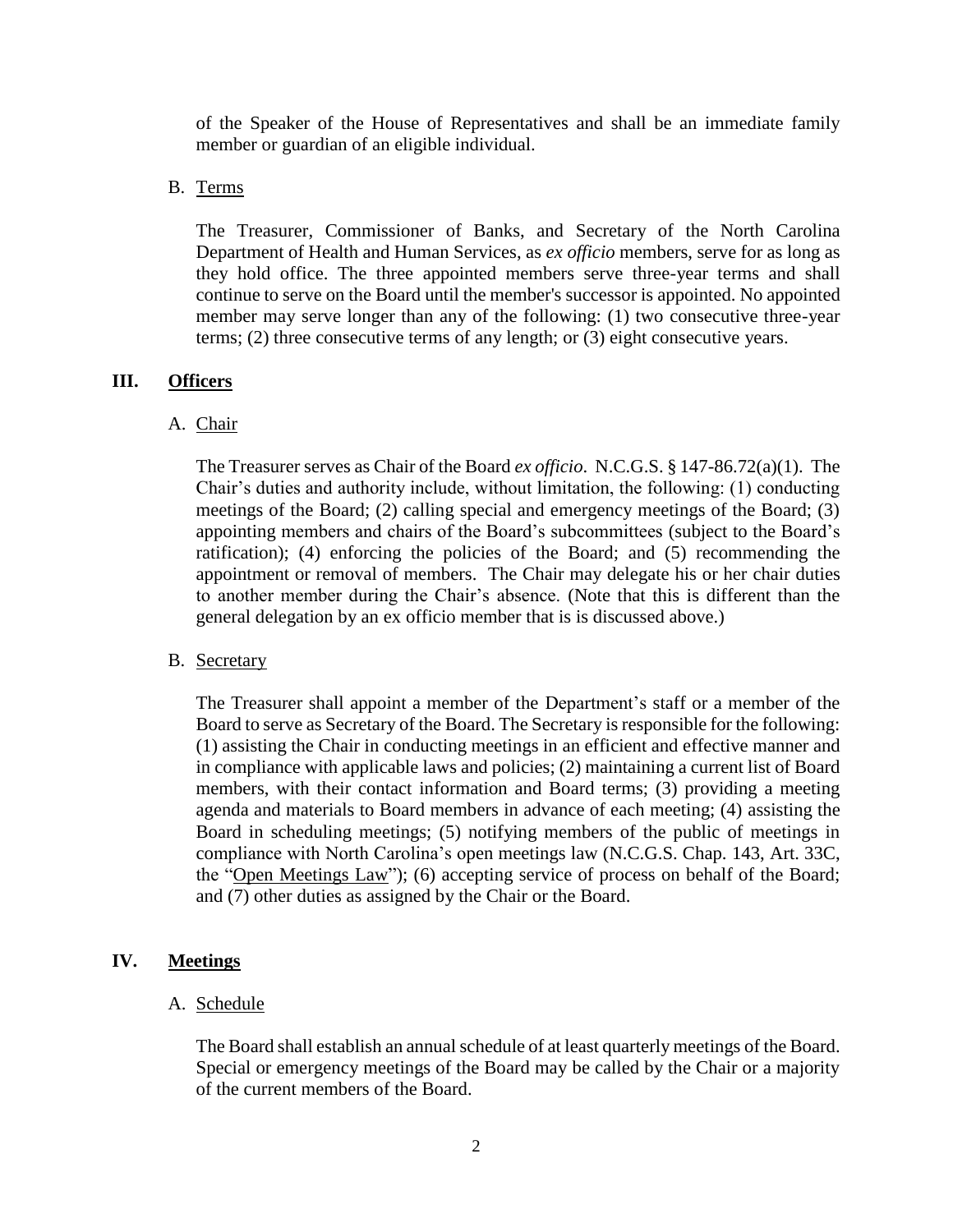# B. Notices and materials

The annual meeting schedule and notices of all meetings of the Board and its subcommittees shall be posted on the Department's website and as otherwise required by the Open Meetings Law. The agenda and meeting materials for each meeting of the Board or a subcommittee shall be posted on the Department's website.

# C. Open meetings

All meetings shall be conducted in compliance with the Open Meetings Law, which applies to meetings of the Board or a subcommittee at which a quorum is present. All meetings shall be open to the public, unless closed by vote of the Board or subcommittee in compliance with the Open Meetings Law. Members of the public shall be permitted to speak at all meetings. The Board Chair or subcommittee chair may reasonably limit the time for public comment.

# D. Minutes

Departmental staff shall take the official minutes of all meetings. The minutes are subject to approval by the Board.

# E. Quorum and voting

Any action by the Board or a subcommittee requires a majority vote of the members in attendance, provided that a quorum exists at the time the vote is taken. A quorum of the Board or a subcommittee requires a majority of the members currently serving on the Board or the subcommittee. All members of the Board or a subcommittee are voting members and are permitted to make motions.

# F. Attendance

Each member of the Board is expected to attend all meetings of the Board and any subcommittee on which the member serves. Members may attend meetings in person or (if available) by phone or videoconference.

# G. Proxy

A Board or subcommittee member may delegate his or her vote for a meeting in which such member is absent. The proxy shall be in writing and shall direct the member's proxy how to vote on specific issues that are scheduled to be before the Board or the subcommittee for a vote.

# **V. Duties**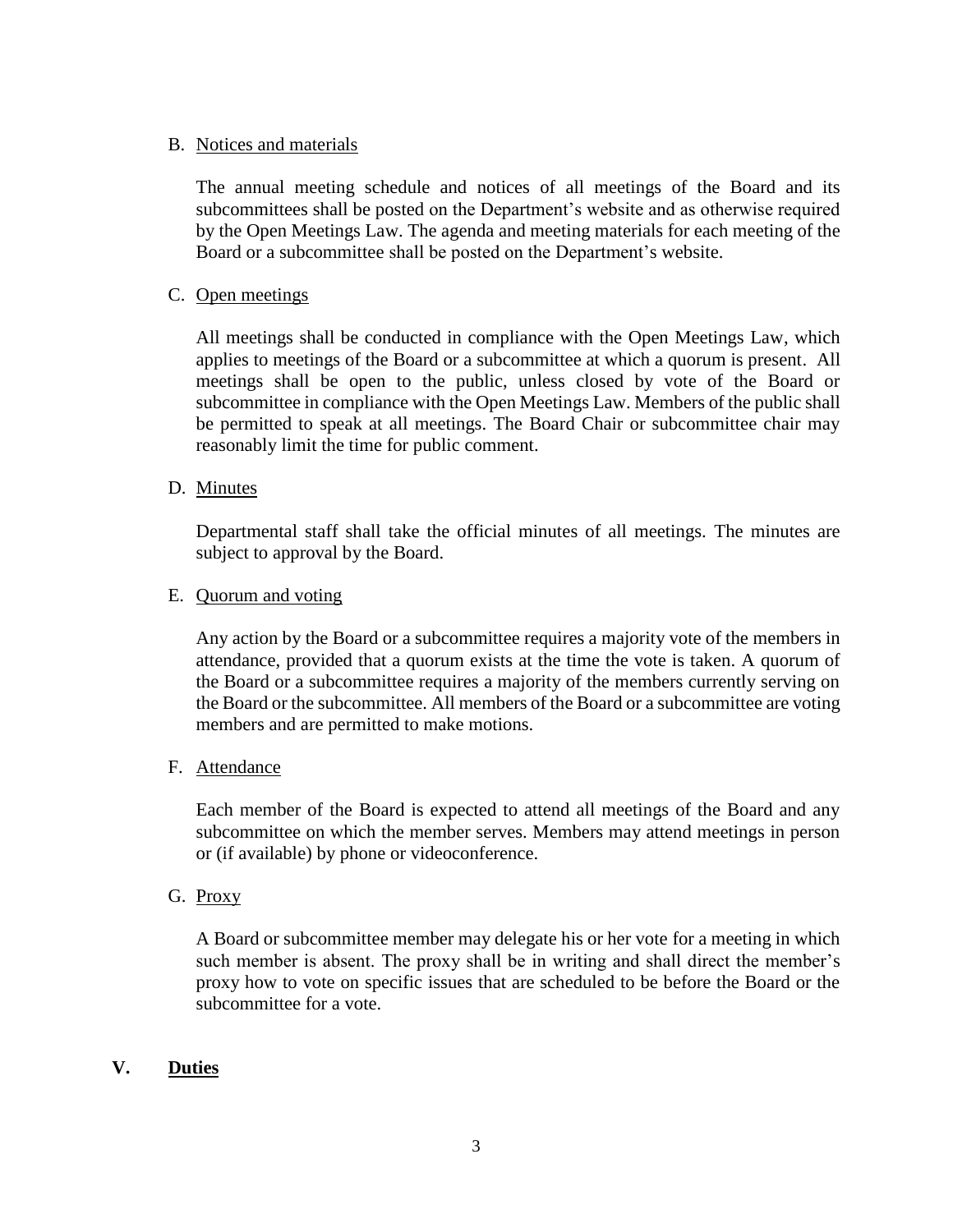# A. Standard of care

Members of the Board shall act at all times:

- 1. Solely in the best interests of designated beneficiaries and for the exclusive purpose of providing their benefits; and
- 2. With the care, skill, and prudence exercised by reasonable people in similar situations.
- B. Responsibility

The Board is responsible at all times for the administration of the NC ABLE Program, including investment options, investment managers and vendors, the plan disclosure document, and policies, subject to the limitations placed on the NC ABLE Program as a member of the Alliance. The Board may delegate primary administrative responsibilities to Departmental staff, Board subcommittees, and vendors but shall remain responsible at all times for the NC ABLE Program and for the oversight of such delegees.

C. Investments

The Board is responsible for monitoring the performance, cost, and management of  $$ and (as warranted) recommending changes to – the NC ABLE Program's investment options and managers. The Board is also responsible for establishing, monitoring, and (as warranted) recommending changes to the NC ABLE Program's investment policy statement. In discharging its duties, the Board may obtain the assistance of Ascensus, an investment consultant, and/or Departmental staff and/or any other parties as determined by the Board. The investment options and the investment managers within these options are the same for all Alliance members; therefore, the Board cannot unilaterally change the investments in the NC ABLE Program. However, the Board shall provide its recommended changes to the Alliance for consideration. N.C.G.S. §§ 147-86.72(d) and 147-86.73(a).

D. Policies

The Board is responsible for establishing, monitoring, and (as necessary) revising the policies for the administration of the NC ABLE Program, subject to the limitations placed on the NC ABLE Program as a member of the Alliance.

# E. Administrative Fee

The Board shall monitor the administrative fee established by the Treasurer pursuant to (c) and (as warranted) shall recommend changes.

# F. Delegation